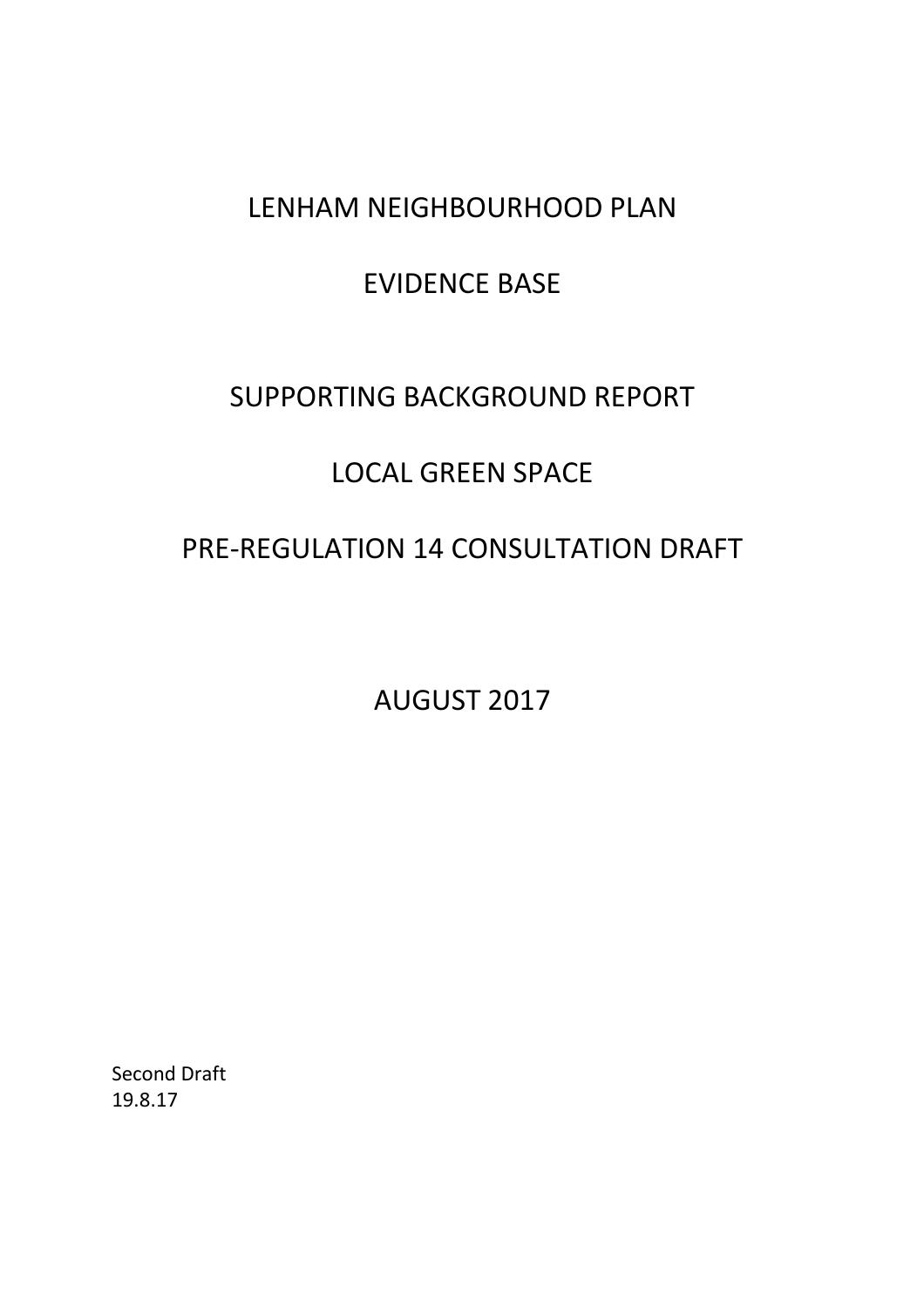#### 1.0 INTRODUCTION

- 1.1 The National Planning Policy Framework (2012) (NPPF) at Paragraphs 76 and 77 (page 18) introduces the designation of Local Green Space. As part of the production of the Lenham Neighbourhood Plan (LNP) Lenham Neighbourhood Plan Group (LNPG) has undertaken a review of sites with potential for designation as Local Green Space (LGS) within the Plan.
- 1.2 The Framework makes it clear that LGS designation should only be used when certain specific circumstances apply. The Report sets out the policy background to LGS designation. The Report goes on to review the sites within Lenham which are considered suitable for the application of LGS designation.
- 1.3 Having identified potential LGS sites the Report goes on to consider and describe a policy to be included in LNP in order to identify and regulate future use of LGS sites.

#### 2.0 POLICY BACKGROUND

- 2.1 Paragraphs 76 and 77 of the National Planning Policy Framework (NPPF) read as follows:
	- **"76. Local communities through local and neighbourhood plans should be able to identify for special protection green areas of particular importance to them. By designating land as Local Green Space local communities will be able to rule out new development other than in very special circumstances. Identifying land as Local Green Space should therefore be consistent with the local planning of sustainable development and complement investment in sufficient homes, jobs and other essential services. Local Green Spaces should only be designated when a plan is prepared or reviewed, and be capable of enduring beyond the end of the plan period.**
	- **77. The Local Green Space designation will not be appropriate for most green areas or open space. The designation should only be used:** 
		- **where the green space is in reasonably close proximity to the community it serves;**
		- **where the green area is demonstrably special to a local community and holds a particular local significance, for example because of its beauty, historic significance, recreational value (including as a playing field), tranquillity or richness of its wildlife; and**
		- **where the green area concerned is local in character and is not an extensive tract of land".**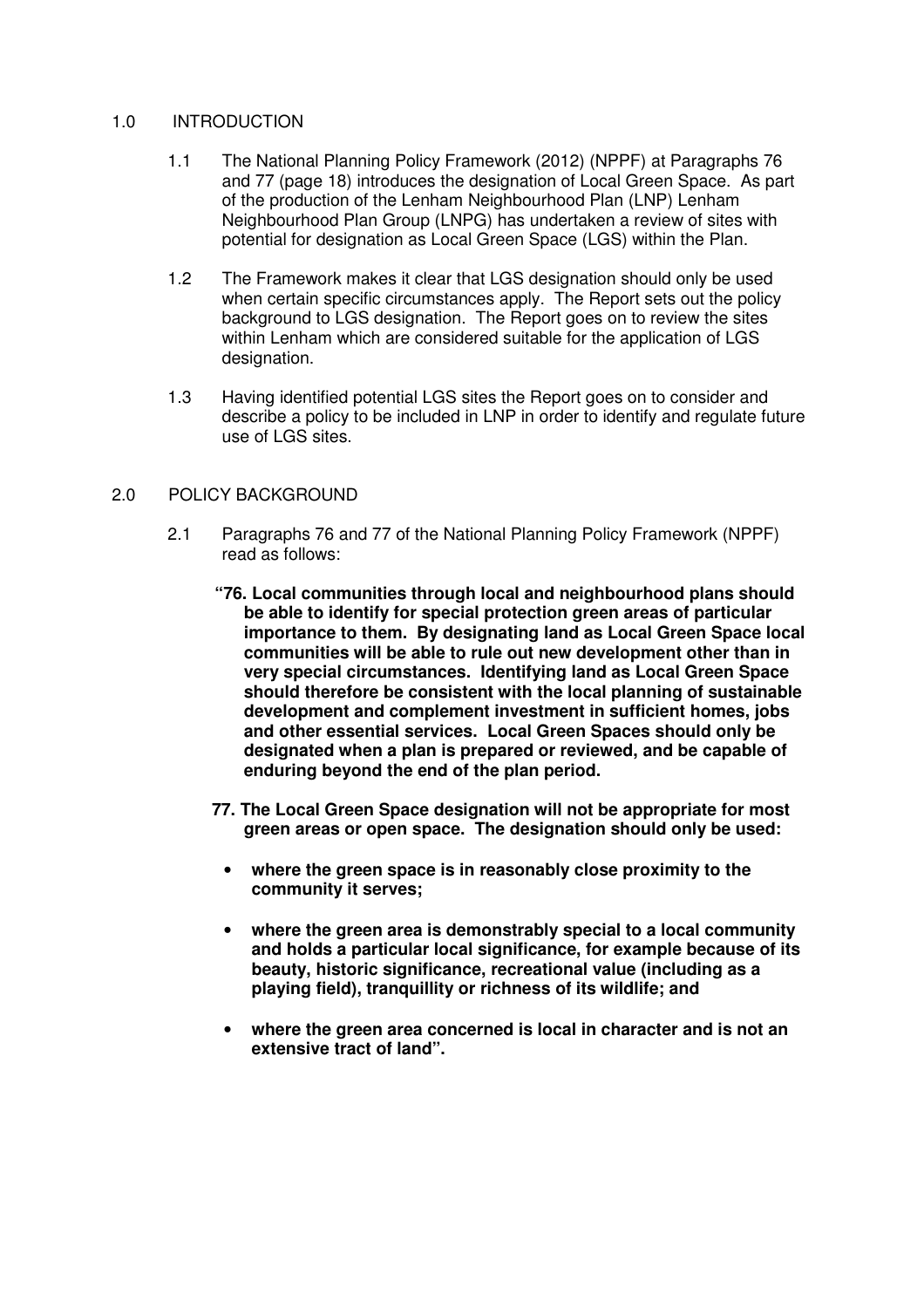- 2.2 To qualify for LGS designation an area of land has to meet certain criteria therefore as follows:
	- (i) the potential LGS site should be in reasonably close proximity to the community it serves.
	- (ii) the potential LGS site should be demonstrably special to the local community.
	- (iii) the potential LGS site should be local in character and not an extensive tract of land and be capable of enduring with that designation beyond the end of the plan period.

#### 3.0 POTENTIAL LOCAL GREEN SPACE SITES

- 3.1 As part of the work in preparing Lenham Neighbourhood Plan LNPG has reviewed potential LGS sites within the Parish. Certain sites were ruled out, for example because they were remote from any settlement or because they were regarded as extensive tracts of land not meeting the strict LGS criteria established within the Framework.
- 3.2 The sites listed below are considered suitable for inclusion within LNP as LGS designation.

#### 4.0 THE CRICKET GROUND

4.1 The Ground forms visually and socially a link between old Lenham (the conservation area) and the more modern parts of the village which lie to the west. As such the Ground forms an important axis within the built-up frame and is the 'green lung' of Lenham.

Proximity<br>4.2 The Crick The Cricket Ground is surrounded by houses and therefore clearly meets the criteria of proximity.

#### Local Significance.

 4.3 Cricket has been played on the Ground for many decades. The Ground has local significance because of its long history of use as a recreational facility for various age groups and because of the site's exceptional natural beauty at the heart of the built confines of the village. During the cricket season this is a place where people of all walks of life and different generations meet to enjoy a game of cricket and all the social interaction which goes with it.

#### Extent and Durability

4.4 The Ground is relatively contained and is believed to be in private ownership. There is no reason why LGS designation on this site should not endure well beyond the Plan period.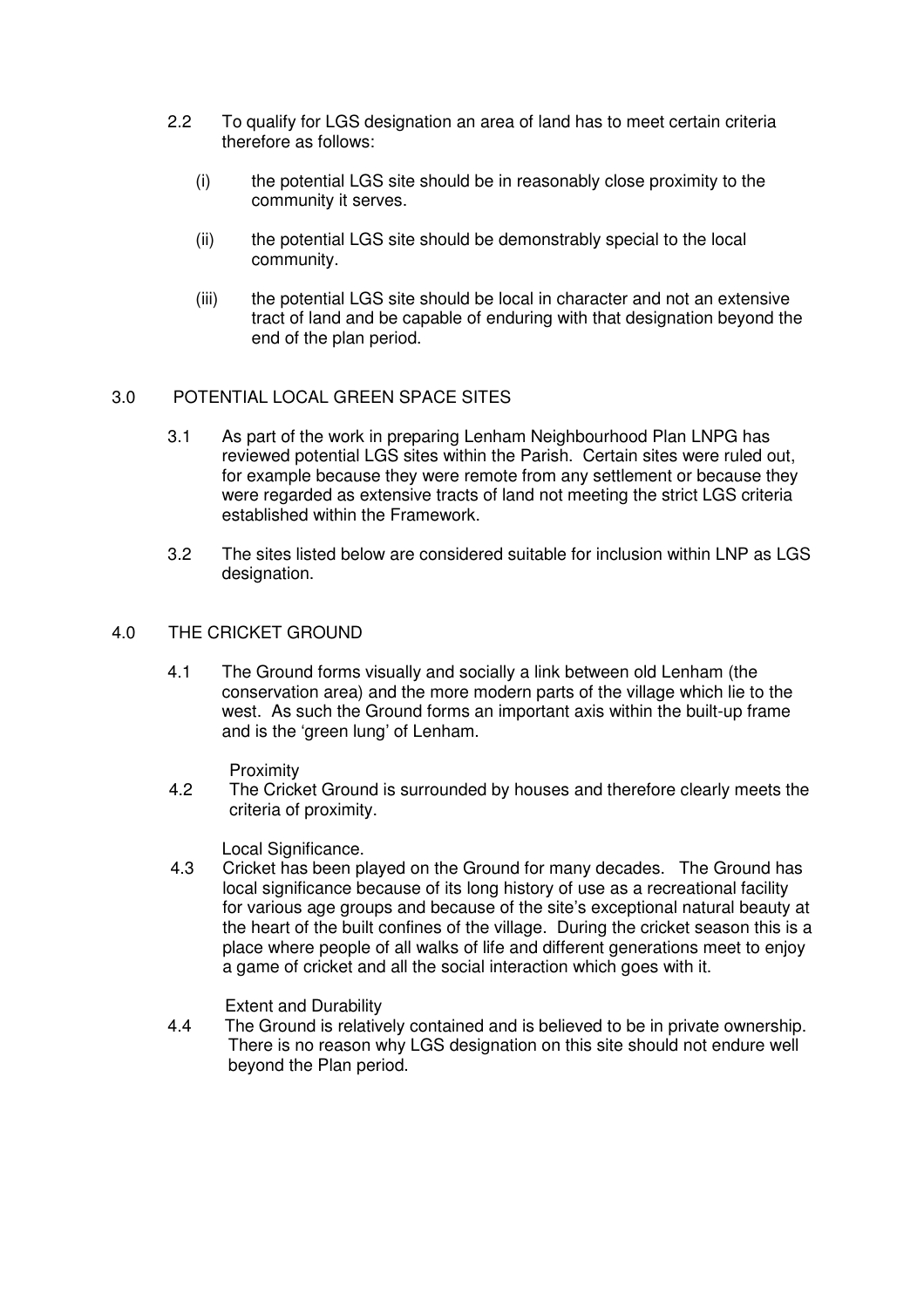#### 5.0 THE ALLOTMENTS

5.1 The allotments sit behind the frontages to Ham Lane, Honeywood Road and Robins Avenue. The allotments are well used and form an important recreational facility which is clearly visible from the many houses which front the surrounding roads. The importance of the allotments to village life is emphasised by the proliferation of crops and flowers grown by enthusiastic Lenham gardeners.

Proximity.

5.2 As the allotments are surrounded by houses the site clearly meets the criteria of proximity.

Local Significance.

5.3 The allotments have been used by Lenham residents for many decades. The allotments have local significance because of their recreational value to the community and because this is an important open area within the built confines of the village.

Extent and Durability.

5.4 The allotments site is relatively contained within the surrounding street frontages. The allotments are believed to be in private ownership and there is no reason why LGS designation on this site should not endure well beyond the plan period.

#### 6.0 THE VILLAGE POND AND ASSOCIATED OPEN LAND

6.1 The Glebe pond lies to the south of Old Ashford Road to the south of the junction with Groom Way. The pond is prominent and in the view from Old Ashford Road as one approaches the Conservation Area and The Square. The pond, and its surrounding open land, form an attractive green feature within the village which is an integral part of the unique village character.

Proximity.

6.2 The pond and associated open land falls within the village confines and is surrounded by dwellings at Groom Way, Glebe Gardens and Old Ashford Road itself. The site clearly meets the criteria of proximity.

Local Significance.

6.3 The pond contains the first headwaters of the River Stour before it meanders eastwards towards Ashford. The pond and the natural spring which feeds it is part of a spring line which runs along the foot of the North Downs. The springs issue where the pervious chalk overlies the impermeable gault clay below to produce characteristic chalk streams. The pond also marks the Kentish watershed. Any water sources further to the west flow towards the Len, the Medway and then on into the Thames River basin. Water sources within the Glebe pond and further to the east flow towards the Stour and then the southeast Kent river basin.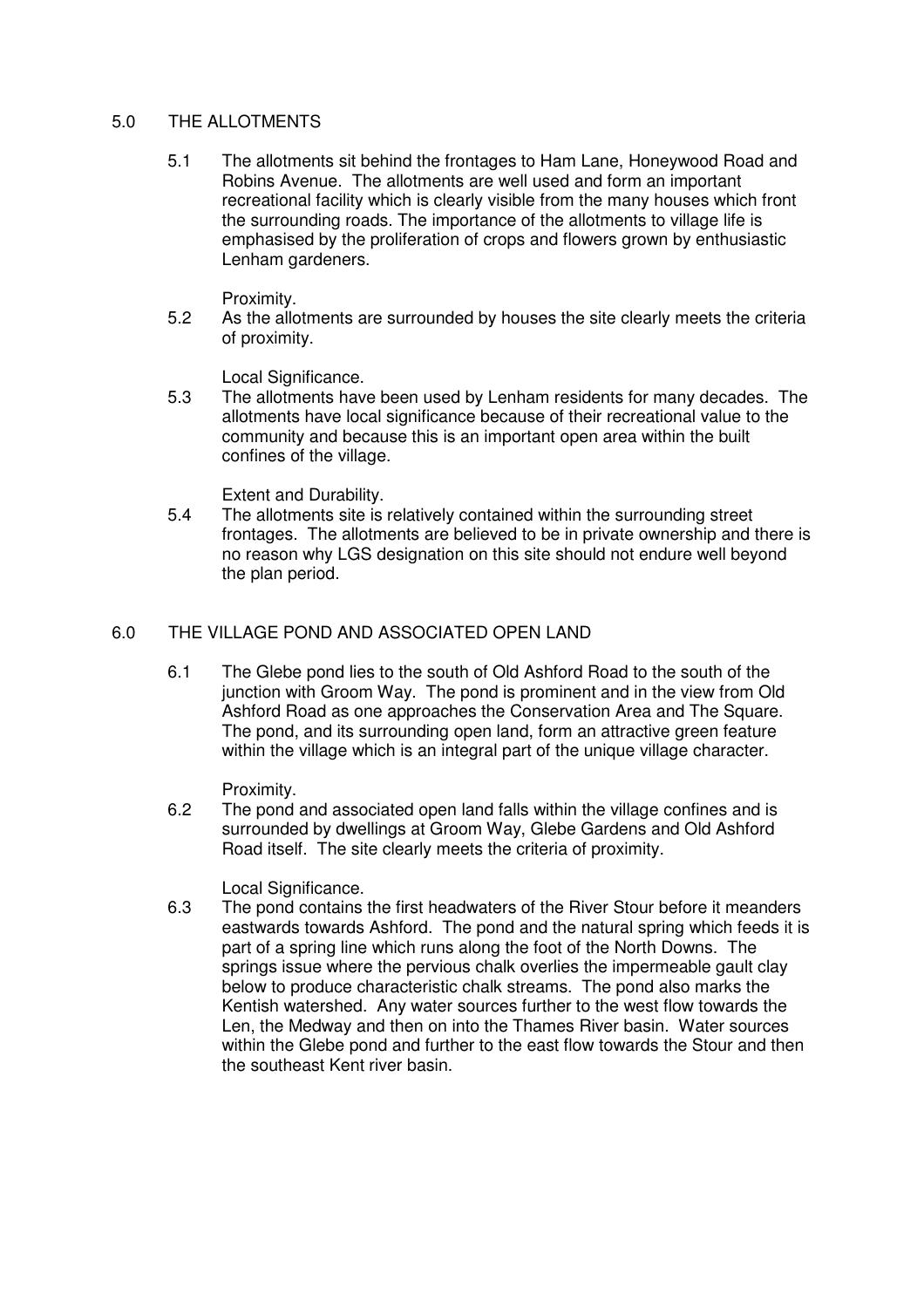- 6.4 The pond has local significance for the following reasons:
	- beauty; a very attractive open space within the village.
	- history; a feature enjoyed by village residents for many decades;
	- recreation value; the pond and associated open land forms part of enjoyable country walk within the village;
	- ecology; the pond and associated open land supports a wide variety of wildlife both aquatic and terrestrial.
- 6.5 Extent and Durability.

 The pond and associated open land is relatively contained within the built form of the village and is believed to be in private ownership. There is no reason why LGS designation on this site should not endure well beyond the plan period.

#### 7.0 THE BOWLING GREEN

7.1 The bowling green lies to the south of Maidstone Road and forms an important part of a group of open spaces in the vicinity.

Proximity.

7.2 The bowling green falls within the village confines being surrounded by houses on both sides of the Maidstone Road. The site clearly meets the criteria of proximity.

Local Significance.

- 7.3 The bowling green has been used for recreational purposes within the village for many decades and has been enjoyed by generations of village residents. The green has local significance for the following reasons:
	- beauty; and important green space within the built form
	- history; enjoyed for decades by generations of village residents
	- recreational value; the bowling green provides a unique playing surface to support the sporting enjoyment of residents of all ages.
- 7.4 Extent and Durability.

 The bowling green is relatively contained and is certainly not an extensive front of land. There is no reason why a LGS designation on this site should not endure well beyond the plan period.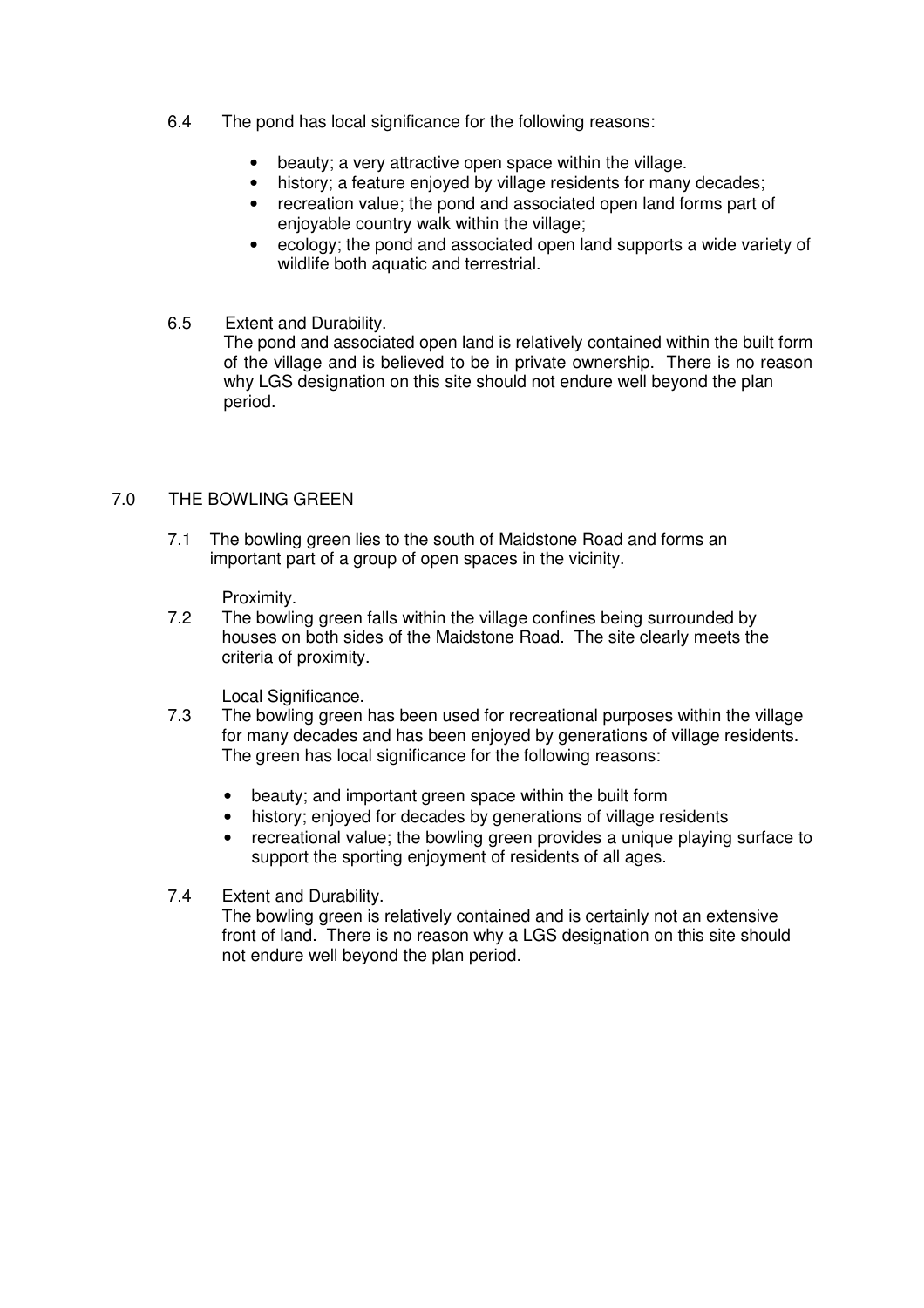#### 8.0 PILGRIMS WAY FOOTPATH AND ASSOCIATED ENCLOSED LAND FROM MARLEY LANE TO HUBBARDS HILL.

8.1 The Pilgrims Way forms part of the North Downs Way and is a long-distance footpath of considerable historic significance. The section which runs between Marley Road and Hubbards Hill has particular local significance because it includes an area planted with indigenous native tree species by local volunteers as part of the millennium celebrations. The chalk down lands alongside the Pilgrims Way contains a flora which is associated with calciferous grassland such as thyme, vetches and orchids.

#### Proximity.

8.2 The Pilgrims Way footpath lies some 500 metres to the north of the village and is easily accessible by a variety of tracks and footpaths. The site therefore meets the criteria of proximity.

Local Significance.

- 8.3 As a footpath, the Pilgrims Way has been enjoyed by parishioners and others for centuries. The path has local significance for the following reasons:
	- beauty; the path falls within the North Downs Area of Outstanding Natural Beauty (AONB) and enjoys spectacular views across the village to the Weald beyond
	- history; enjoyed by parishioners for centuries. Part of the historic route described in "the Canterbury Tales".
	- recreational value part of a long-distance footpath linking to other more local public footpaths which forms part of a very well used recreational network.
	- ecology; the millennium tree planting scheme has now matured and provides a haven for wildlife, particularly birds.

Extent and Durability.

8.4 This site forms a linear Local Area Space but is not excessively long. It is believed to be in private ownership and there is no reason why an LGS designation or this site should not endure well beyond the plan period.

### 9.0 OPEN LAND AT GROOM WAY

9.1 The land at Groom Way is open land which forms part of the complex which comprises Lenham Medical Centre and the Lenham Community Centre. Although of relatively recent construction, this site is very well used by local residents and visitors. The surrounding open land forms an important part of the setting for the public buildings. The land contains quieter pedestrian routes lying between the busy Old Ashford Road and the A20 to the north.

### Proximity.

9.2 The site is surrounded by house in Groom Way, Old Ashford Road and Grove lands and forms an integral part of the village.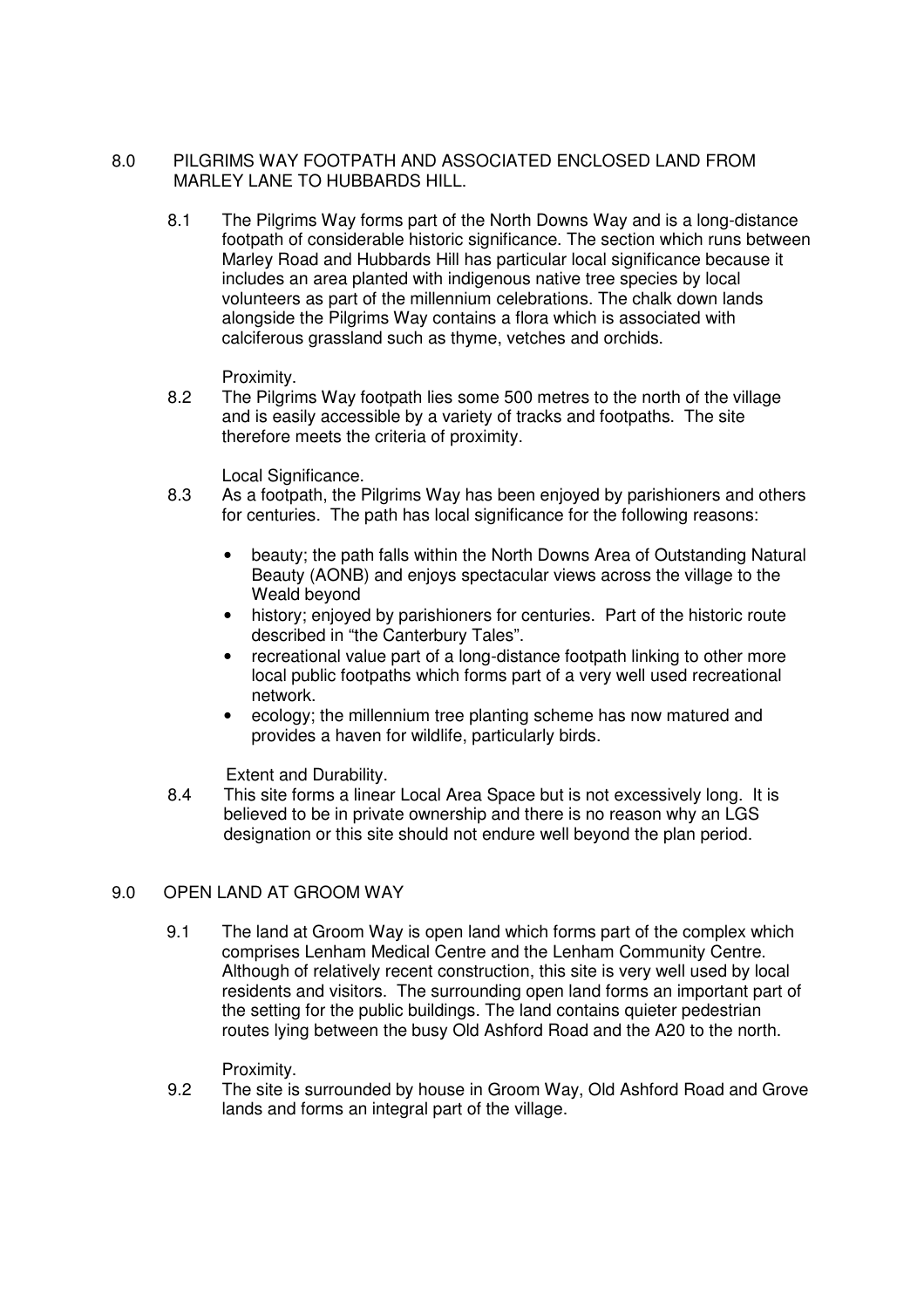Local Significance.

9.3 The open land at Groom Way is important because it provides the setting for the two public buildings in the vicinity contributing to the open aspect of this public space and is considerably enhancing its attractiveness as an open green space within the built confines.

Extent and Durability.

9.4 The open land is relatively constrained but nevertheless important in the context of its surroundings. There is no reason why a LGS designation of this land should not endure well beyond the plan period.

#### 10.0 WOODSIDE GREEN

 10.1 The open land at Woodside Green is the only registered 'common land' within the parish. The area is 0.10 hectares and the common is registered under TVG Reg 84.

Proximity

- 10.2 The land is in very close proximity to existing houses which form the hamlet of Woodside Green.
- 10.3 Local Significance This area of common land is important because it provides a natural communal area for local residents who live outside the core area of the village.

Extent and Durability

 10.4 Although registered as common land, the land is in private ownership. There is no reason why LGS designation on this land should not endure well beyond the Plan period.

#### 11.0 LENHAM CROSS, PILGRIMS WAY

11.1 Lenham Cross is a chalk cross first carved into the scarp slope of North Downs in 1922 to remember those who fell in the Great War (1914-1918). The Cross was fully restored in 1994 and now commemorates the dead of both world wars. Adjacent to the Cross is a small memorial garden with a wooden seat which invites people to sit and contemplate whilst enjoying the far-reaching views over the Greensand Ridge and the High Weald to the south.

Proximity.

11.2 The Cross lies approximately 500 metres to the north of the village and therefore meets the proximity criteria.

Local Significance.

11.3 The Cross forms a highly visible feature within the landscape and is a unique feature of considerable historic importance. The site lies within the AONB and contributes to the beauty of the setting of the village as well as providing